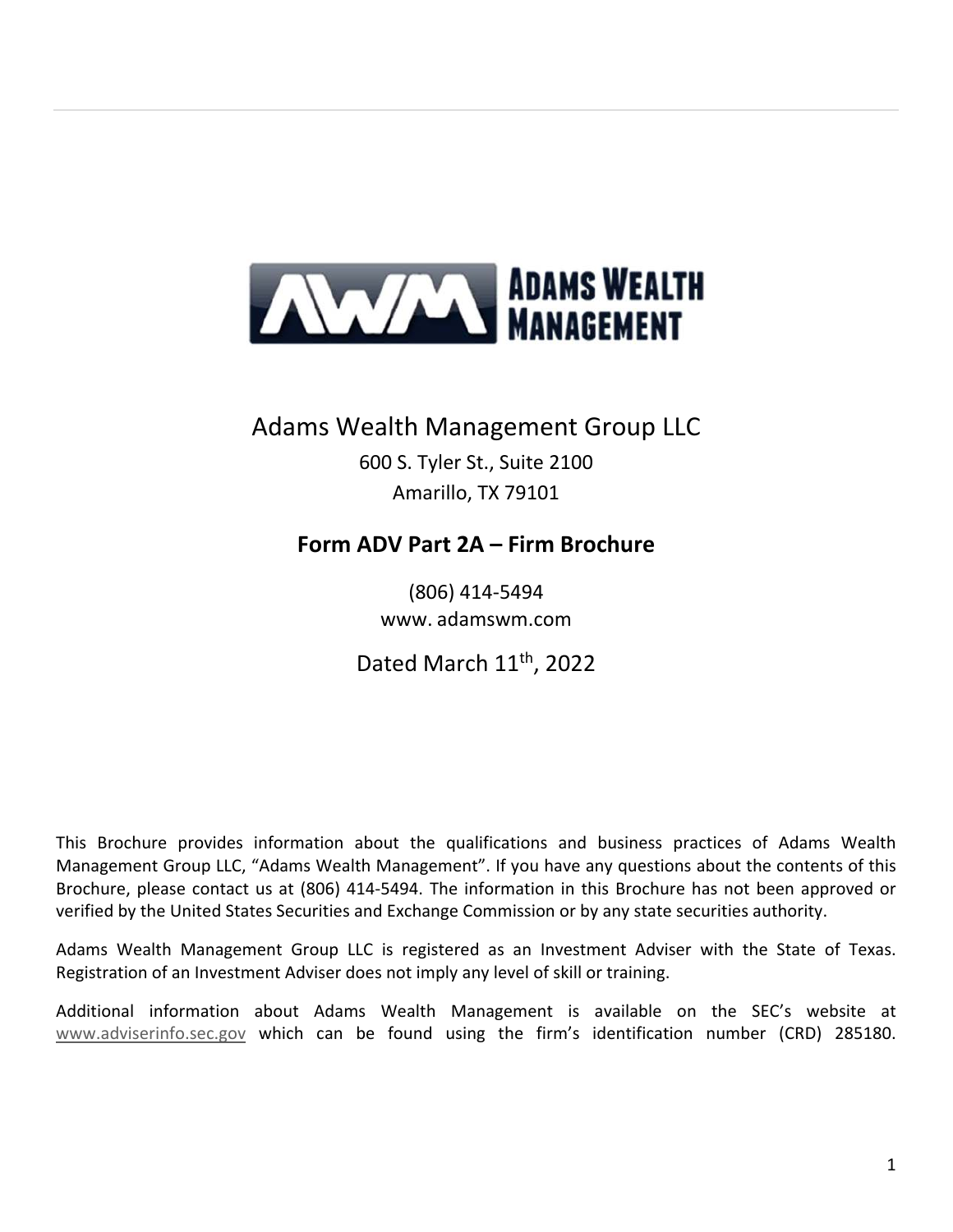We will report a summary of any material changes to our Form ADV Part 2 here. Since our last annual filing dated March 2<sup>nd</sup>, 2021, the following material change has occurred:

• Item 1 (Cover Page): We added our website.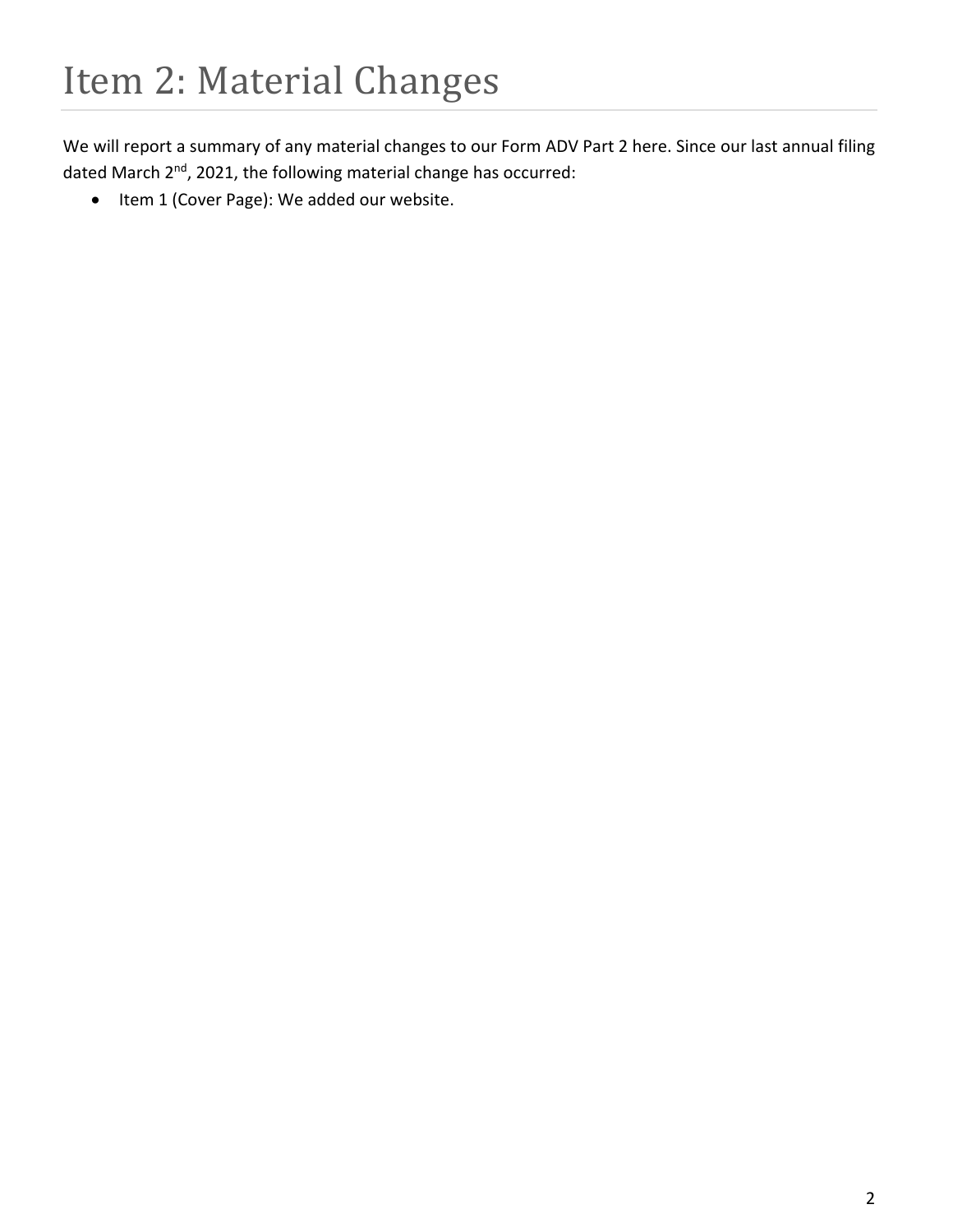# Item 3: Table of Contents

#### **Contents**

| Item 11: Code of Ethics, Participation or Interest in Client Transactions and Personal Trading 11 |
|---------------------------------------------------------------------------------------------------|
|                                                                                                   |
|                                                                                                   |
|                                                                                                   |
|                                                                                                   |
|                                                                                                   |
|                                                                                                   |
|                                                                                                   |
|                                                                                                   |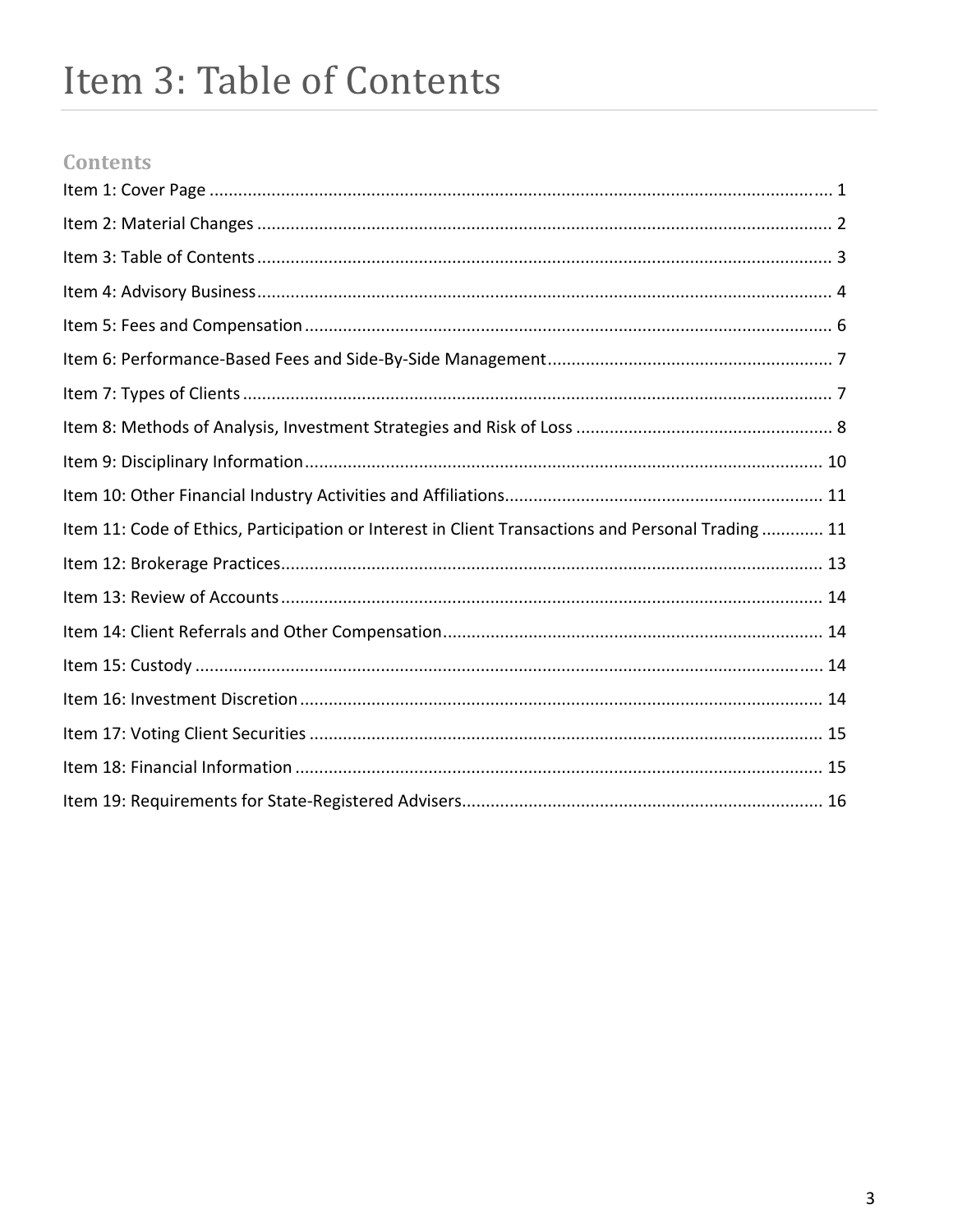### **Description of Advisory Firm**

Adams Wealth Management Group LLC is registered as an Investment Adviser with the State of Texas. We were founded in October 2014. James William Adamsisthe principal owner of Adams Wealth Management. Discretionary assets under management, as of 12/31/2021, are \$11,618,976.

### **Types of Advisory Services**

#### **Investment Management Services**

We are in the business of managing individually tailored investment portfolios. Our firm provides continuous advice to a client regarding the investment of client funds based on the individual needs of the client. Through personal discussions in which goals and objectives based on a client's particular circumstances are established, we develop a client's personal investment policy or an investment plan with an asset allocation target and create and manage a portfolio based on that policy and allocation target. During our data‐ gathering process, we determine the client'sindividual objectives, time horizons, risk tolerance, and liquidity needs. We may also review and discuss a client's prior investment history, as well as family composition and background.

Account supervision is guided by the stated objectives of the client (e.g., maximum capital appreciation, growth, income, or growth and income), as well as tax considerations. Clients may impose reasonable restrictions on investing in certain securities, types of securities, or industry sectors. Fees pertaining to this service are outlined in Item 5 of this brochure.

#### **Financial Planning**

Financial planning is a comprehensive evaluation of a client's current and future financial state by using currently known variables to predict future cash flows, asset values and withdrawal plans. The key defining aspect of financial planning is that through the financial planning process, all questions, information and analysis will be considered as they impact and are impacted by the entire financial and life situation of the client. Clients purchasing this service will receive a written or an electronic report, providing the client with a detailed financial plan designed to achieve his or her stated financial goals and objectives.

The client always has the right to decide whether or not to act upon our recommendations. If the client elects to act on any of the recommendations, the client always has the right to effect the transactions through anyone of their choosing.

In general, the financial plan will address any or all of the following areas of concern. The client and advisor will work together to select the specific areas to cover. These areas may include, but are not limited to, the following:

 **College Savings**: Includes projecting the amount that will be needed to achieve college or other post‐secondary education funding goals, along with advice on ways for you to save the desired amount. Recommendations as to savings strategies are included, and, if needed, we will review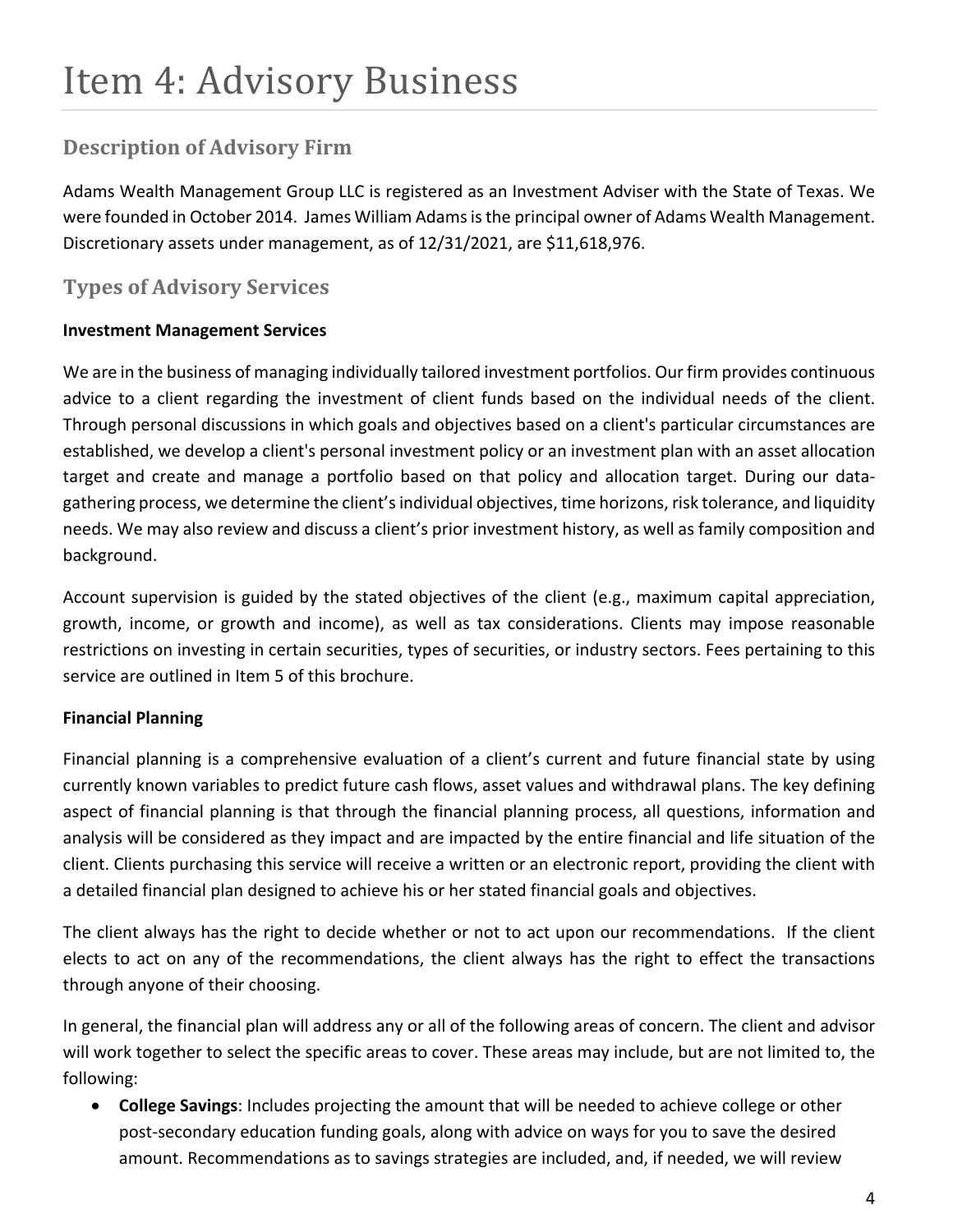your financial picture as it relates to eligibility for financial aid or the best way to contribute to grandchildren (if appropriate).

 **Estate Planning**: This usually includes an analysis of your exposure to estate taxes and your current estate plan, which may include whether you have a will, powers of attorney, trusts and other related documents. Our advice also typically includes ways for you to minimize or avoid future estate taxes by implementing appropriate estate planning strategies such as the use of applicable trusts.

We always recommend that you consult with a qualified attorney when you initiate, update, or complete estate planning activities. We may provide you with contact information for attorneys who specialize in estate planning when you wish to hire an attorney for such purposes. From timeto-time, we will participate in meetings or phone calls between you and your attorney with your approval or request.

- **Financial Goals**: We will help clients identify financial goals and develop a plan to reach them. We will identify what you plan to accomplish, what resources you will need to make it happen, how much time you will need to reach the goal, and how much you should budget for your goal.
- **Investment Analysis**: This may involve developing an asset allocation strategy to meet clients' financial goals and risk tolerance, providing information on investment vehicles and strategies, reviewing employee stock options, as well as assisting you in establishing your own investment account at a selected broker/dealer or custodian. The strategies and types of investments we may recommend are further discussed in Item 8 of this brochure.
- **Retirement Planning**: Our retirement planning services typically include projections of your likelihood of achieving your financial goals, typically focusing on financial independence as the primary objective. For situations where projections show less than the desired results, we may make recommendations, including those that may impact the original projections by adjusting certain variables (e.g., working longer, saving more, spending less, taking more risk with investments).

If you are near retirement or already retired, advice may be given on appropriate distribution strategies to minimize the likelihood of running out of money or having to adversely alter spending during your retirement years.

 **Risk Management:** A risk management review includes an analysis of your exposure to major risks that could have a significantly adverse effect on your financial picture, such as premature death, disability, property and casualty losses, or the need for long‐term care planning. Advice may be provided on ways to minimize such risks and about weighing the costs of purchasing insurance versus the benefits of doing so and, likewise, the potential cost of not purchasing insurance ("self‐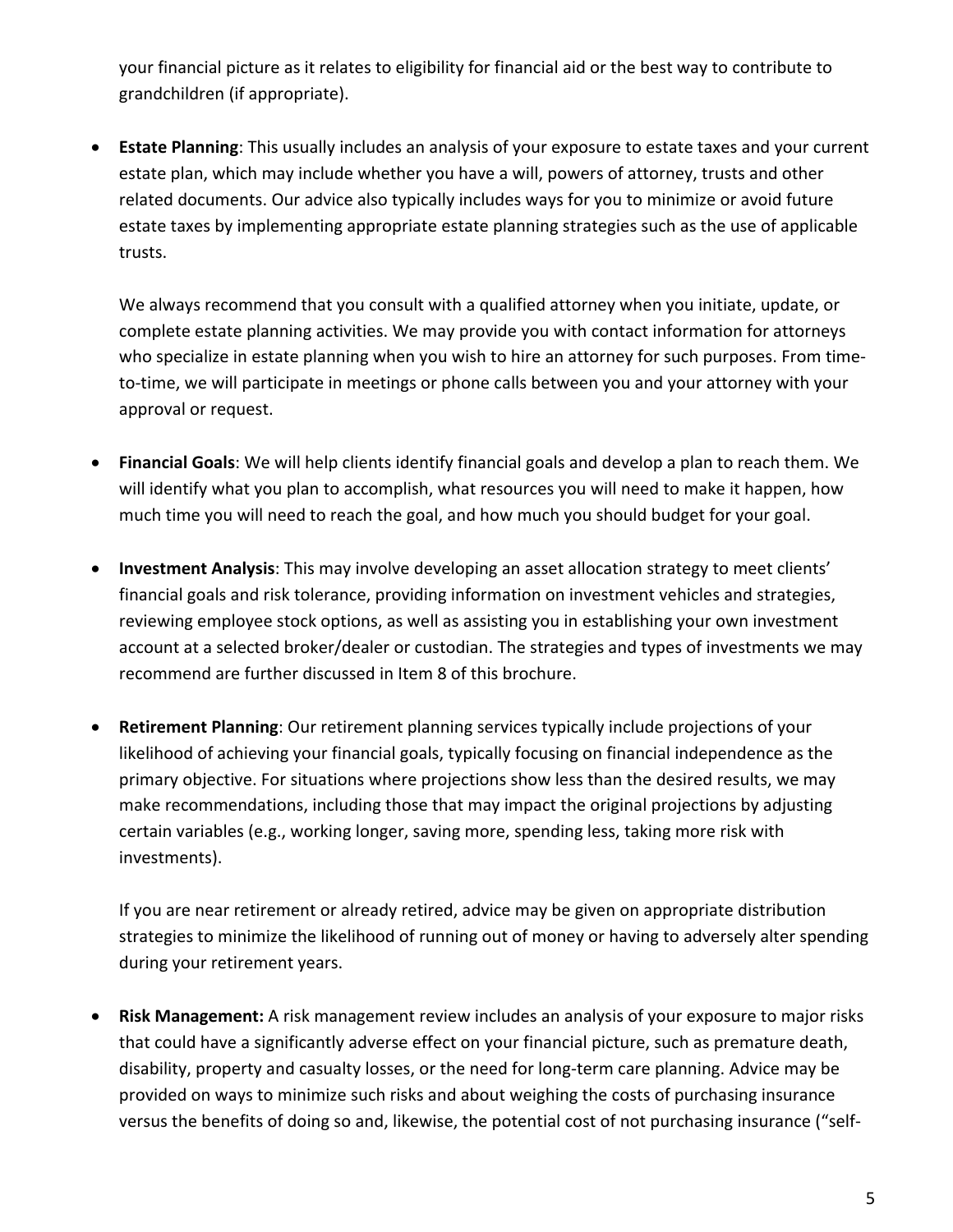insuring").

#### **Comprehensive Financial Planning**

This service involves working one‐on‐one with a planner over an extended period of time. Clients get continuous access to a planner who will work with them to design their plan. The planner will monitor the plan, recommend any changes and ensure the plan is up to date.

Upon desiring a comprehensive plan, a client will be taken through establishing their goals and values around money. They will be required to provide information to help complete the following areas of analysis: net worth, cash flow, insurance, credit scores/reports, employee benefit, retirement planning, insurance, investments, college planning and estate planning. Once the client's information is reviewed, their plan will be built and analyzed, and then the findings, analysis and potential changes to their current situation will be reviewed with the client. Clients subscribing to this service will receive a written or an electronic report, providing the client with a detailed financial plan designed to achieve his or her stated financial goals and objectives. If a follow up meeting is required, we will meet at the client's convenience. The plan and the client's financial situation and goals will be monitored throughout the year and follow‐up phone calls and emails will be made to the client to confirm that any agreed upon action steps have been carried out. On an annual basis there will be a full review of this plan to ensure its accuracy and ongoing appropriateness. Any needed updates will be implemented at that time.

### **Client Tailored Services and Client Imposed Restrictions**

We offer the same suite of services to all of our clients. However, specific client financial plans and their implementation are dependent upon a client Investment Policy Statement, which outlines each client's current situation (income, tax levels, and risk tolerance levels) and is used to construct a client specific plan to aid in the selection of a portfolio that matches restrictions, needs, and targets.

#### **Wrap Fee Programs**

We sponsor a wrap fee program, which is an investment program where the investor pays one stated fee that includes investment management services and transaction costs. We manage the investments in the wrap fee program. A portion of the fees paid to the wrap account program will be given to Adams Wealth Management as a management fee.

## Item 5: Fees and Compensation

Please note, unless a client has received the firm's disclosure brochure at least 48 hours prior to signing the investment advisory contract, the investment advisory contract may be terminated by the client within five (5) business days of signing the contract without incurring any advisory fees and without penalty. How we are paid depends on the type of advisory service we are performing. Please review the fee and compensation information below.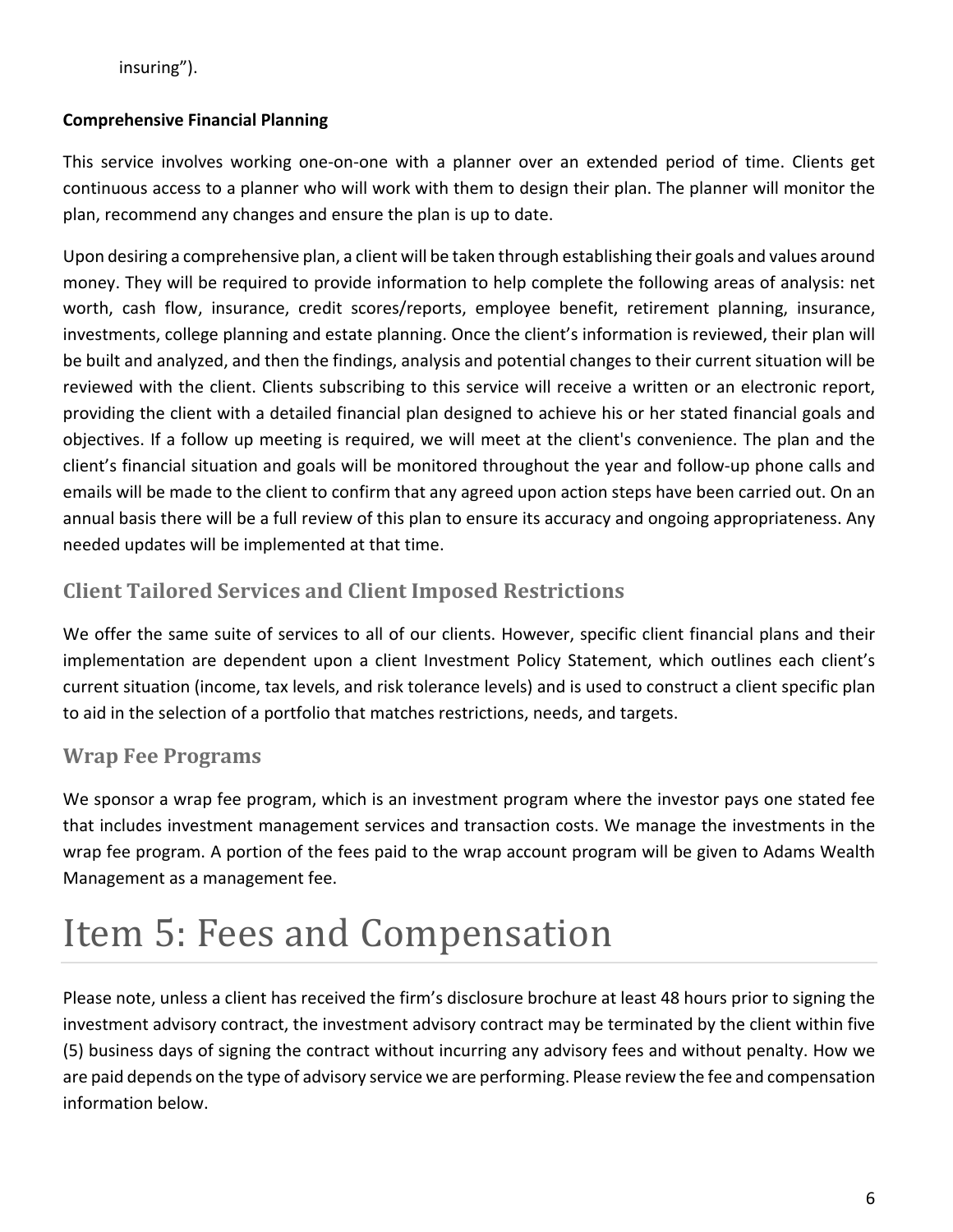#### **Investment Management Services with Financial Planning**

Our standard advisory fee is based on an annual rate of 1.5% of the market value of the assets under management.

Fees may be negotiable in certain cases and are pro‐rated and paid in arrears on a monthly basis. No increase in the annual fee shall be effective without agreement from the client by signing a new agreement or amendment to their current advisory agreement.

Advisory fees are directly debited from client accounts, or the client may choose to pay by check. Accounts initiated or terminated during any given month will be charged a pro-rated fee based on the amount of time remaining in the billing period. An account may be terminated with written notice. Since fees are paid in arrears, no rebate will be needed upon termination of the account.

#### **Other Types of Fees and Expenses**

Our fees are exclusive of other related costs and expenses that may be incurred by the client. Clients may incur certain charges imposed by custodians, brokers, and other third parties such as transfer taxes, wire transfer and electronic fund fees, and other fees and taxes on brokerage accounts and securities transactions. Mutual fund and exchange traded funds also charge internal management fees, which are disclosed in a fund's prospectus. Such charges and fees are exclusive of and in addition to our fee, and we shall not receive any portion of these commissions, fees, and costs.

Item 12 further describes the factors that we consider in selecting or recommending broker‐dealers for client's transactions and determining the reasonableness of their compensation (e.g., commissions).

We do not accept compensation for the sale of securities or other investment products including assetbased sales charges or service fees from the sale of mutual funds.

### Item 6: Performance-Based Fees and Side-By-Side Management

We do not offer performance-based fees.

## Item 7: Types of Clients

We provide financial planning and portfolio management services to individuals, high net-worth individuals, and corporations or other businesses.

Our minimum account size requirement is \$100,000, but may be negotiable in certain situations.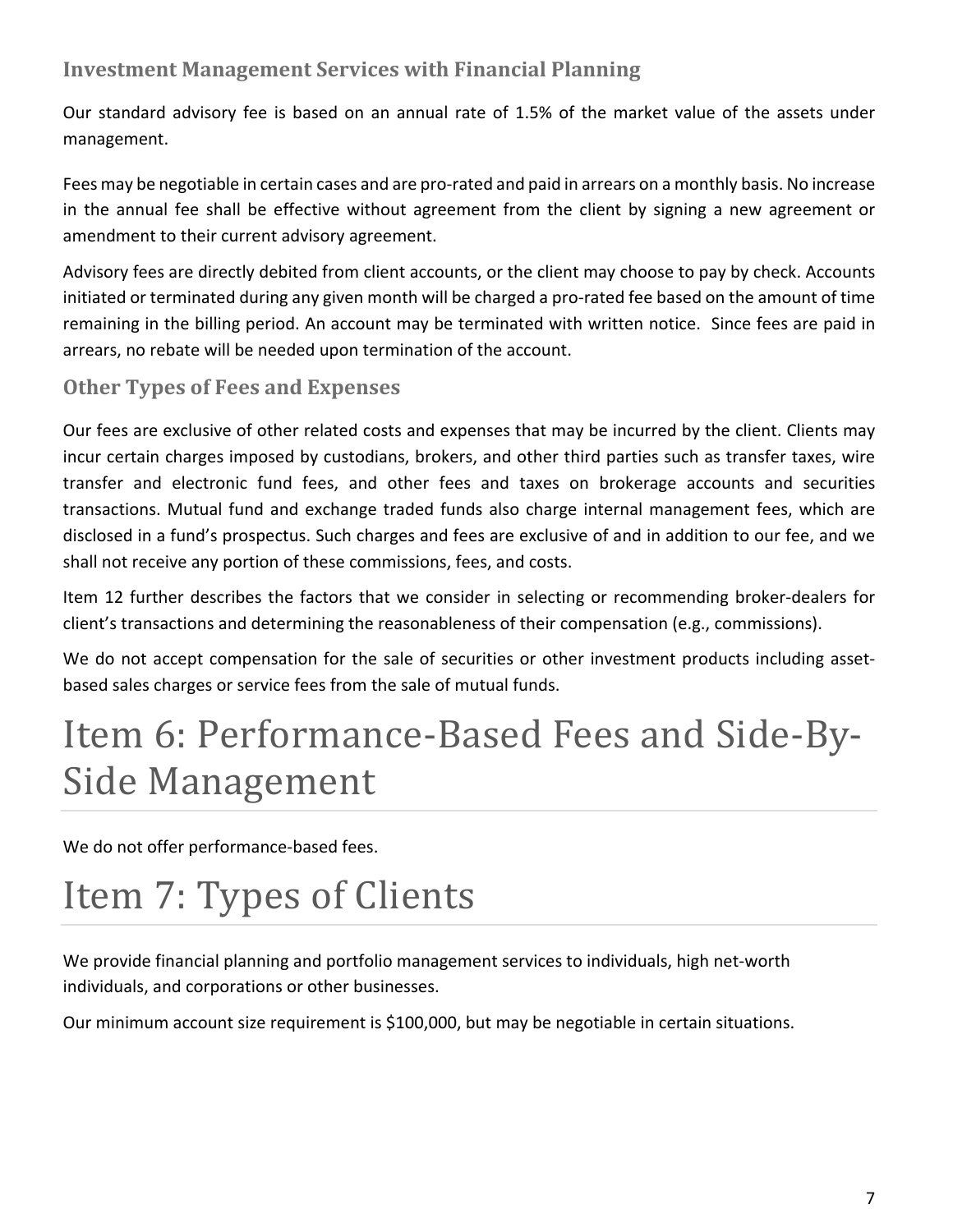## Item 8: Methods of Analysis, Investment Strategies and Risk of Loss

Our primary methods of investment analysis are fundamental, technical, cyclical and charting analysis.

**Fundamental analysis** involves analyzing individual companies and their industry groups, such as a company's financial statements, details regarding the company's product line, the experience, and expertise of the company's management, and the outlook for the company's industry. The resulting data is used to measure the true value of the company's stock compared to the current market value. The risk of fundamental analysis is that information obtained may be incorrect and the analysis may not provide an accurate estimate of earnings, which may be the basis for a stock's value. If securities prices adjust rapidly to new information, utilizing fundamental analysis may not result in favorable performance.

**Technical analysis** involves using chart patterns, momentum, volume, and relative strength in an effort to pick sectors that may outperform market indices. However, there is no assurance of accurate forecasts or that trends will develop in the markets we follow. In the past, there have been periods without discernible trends and similar periods will presumably occur in the future. Even where major trends develop, outside factors like government intervention could potentially shorten them.

Furthermore, one limitation of technical analysis is that it requires price movement data, which can translate into price trends sufficient to dictate a market entry or exit decision. In a trendless or erratic market, a technical method may fail to identify trends requiring action. In addition, technical methods may overreact to minor price movements, establishing positions contrary to overall price trends, which may result in losses. Finally, a technical trading method may under perform other trading methods when fundamental factors dominate price moves within a given market.

**Cyclical analysis** is a type of technical analysis that involves evaluating recurring price patterns and trends based upon business cycles. Economic/business cycles may not be predictable and may have many fluctuations between long term expansions and contractions. The lengths of economic cycles may be difficult to predict with accuracy and therefore the risk of cyclical analysis is the difficulty in predicting economic trends and consequently the changing value of securities that would be affected by these changing trends.

**Charting analysis** involves the gathering and processing of price and volume information for a particular security. This price and volume information is analyzed using mathematical equations. The resulting data is then applied to graphing charts, which is used to predict future price movements based on price patterns and trends. Charts may not accurately predict future price movements. Current prices of securities may not reflect all information about the security and day-to-day changes in market prices of securities may follow random patterns and may not be predictable with any reliable degree of accuracy.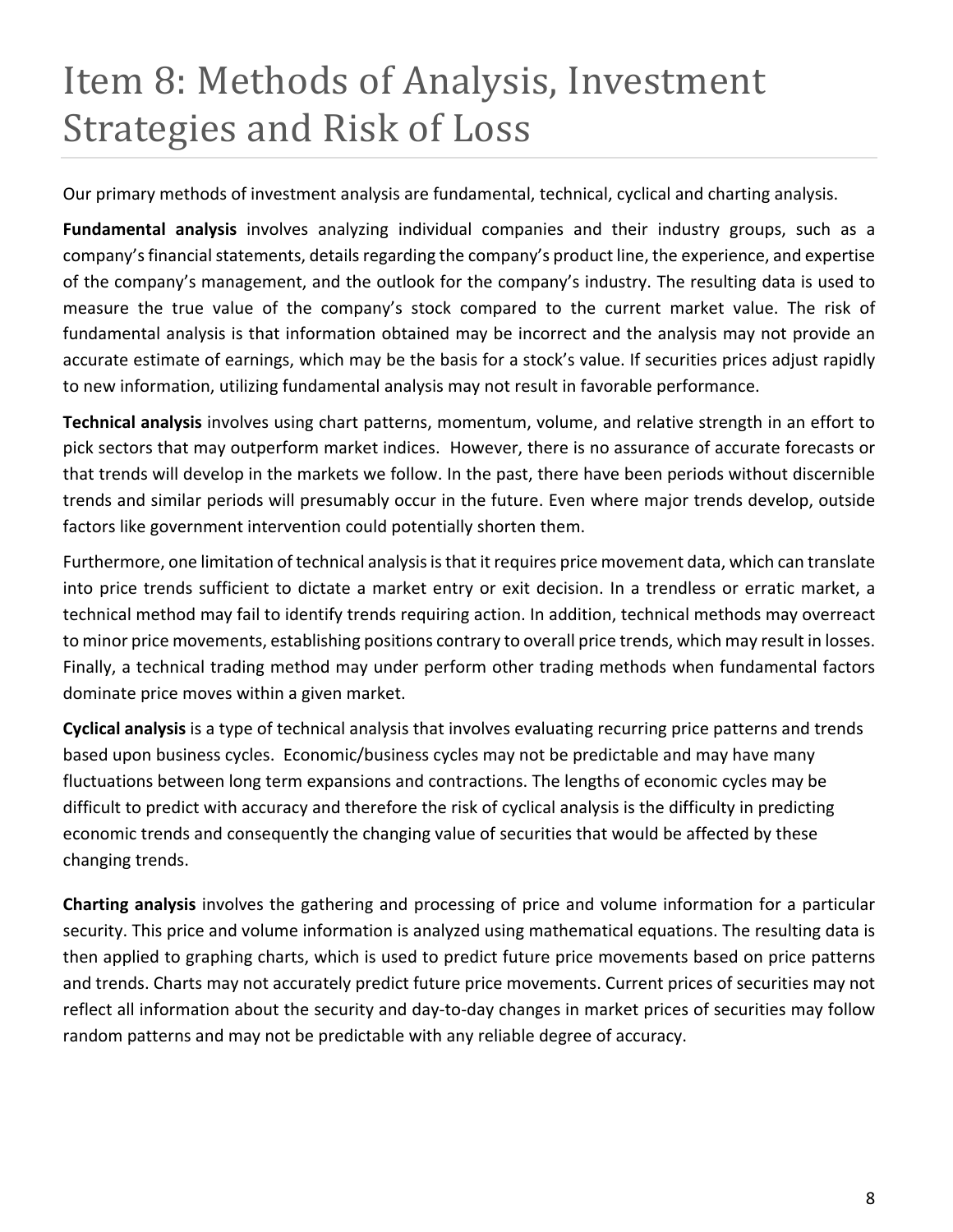#### **Material Risks Involved**

All investing strategies we offer involve risk and may result in a loss of your original investment which you **should be prepared to bear.** Many of these risks apply equally to stocks, bonds, commodities and any other investment or security. Material risks associated with our investment strategies are listed below.

**Market Risk:** Market risk involves the possibility that an investment's current market value will fall because of a general market decline, reducing the value of the investment regardless of the operational success of the issuer's operations or its financial condition.

**Strategy Risk:** The Adviser's investment strategies and/or investment techniques may not work as intended.

**Small and Medium Cap Company Risk:** Securities of companies with small and medium market capitalizations are often more volatile and less liquid than investments in larger companies. Small and medium cap companies may face a greater risk of business failure, which could increase the volatility of the client's portfolio.

**Turnover Risk:** At times, the strategy may have a portfolio turnover rate that is higher than other strategies. A high portfolio turnover would result in correspondingly greater brokerage commission expenses and may result in the distribution of additional capital gains for tax purposes. These factors may negatively affect the account's performance.

**Interest Rate Risk:** Bond (fixed income) prices generally fall when interest rates rise, and the value may fall below par value or the principal investment. The opposite is also generally true: bond prices generally rise when interest ratesfall. In general, fixed income securities with longer maturities are more sensitive to these price changes. Most other investments are also sensitive to the level and direction of interest rates.

**Legal or Legislative Risk**: Legislative changes or Court rulings may impact the value of investments, or the securities' claim on the issuer's assets and finances.

**Inflation**: Inflation may erode the buying‐power of your investment portfolio, even if the dollar value of your investments remains the same.

**Risks Associated with Securities**

Apart from the general risks outlined above which apply to all types of investments, specific securities may have other risks.

**Commercial Paper** is, in most cases, an unsecured promissory note that isissued with a maturity of 270 days or less. Being unsecured the risk to the investor is that the issuer may default.

**Common stocks** may go up and down in price quite dramatically, and in the event of an issuer's bankruptcy or restructuring could lose all value. A slower‐growth or recessionary economic environment could have an adverse effect on the price of all stocks.

Corporate Bonds are debt securities to borrow money. Generally, issuers pay investors periodic interest and repay the amount borrowed either periodically during the life of the security and/or at maturity. Alternatively, investors can purchase other debt securities, such as zero coupon bonds, which do not pay current interest, but rather are priced at a discount from their face values and their values accrete over time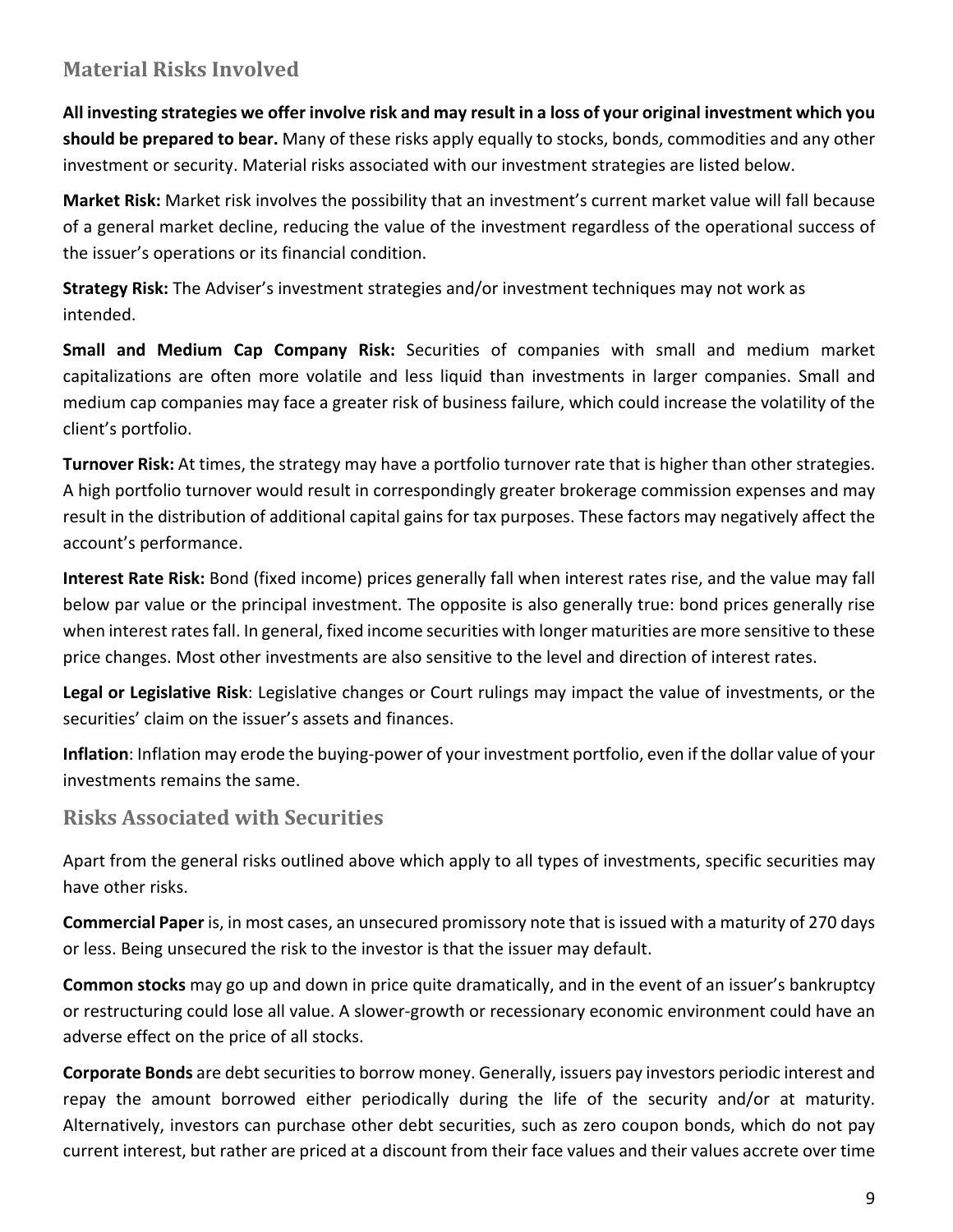to face value at maturity. The market prices of debt securities fluctuate depending on such factors as interest rates, credit quality, and maturity. In general, market prices of debt securities decline when interest rates rise and increase when interest rates fall. The longer the time to a bond's maturity, the greater its interest rate risk.

**Municipal Bonds** are debt obligations generally issued to obtain funds for various public purposes, including the construction of public facilities. Municipal bonds pay a lower rate of return than most other types of bonds. However, because of a municipal bond's tax‐favored status, investors should compare the relative after-tax return to the after-tax return of other bonds, depending on the investor's tax bracket. Investing in municipal bonds carries the same general risks as investing in bonds in general. Those risks include interest rate risk, reinvestment risk, inflation risk, market risk, call or redemption risk, credit risk, and liquidity and valuation risk.

**Options and other derivatives** carry many unique risks, including time‐sensitivity, and can result in the complete loss of principal. While covered call writing does provide a partial hedge to the stock against which the call is written, the hedge is limited to the amount of cash flow received when writing the option. When selling covered calls, there is a risk the underlying position may be called away at a price lower than the current market price.

**Exchange Traded Funds** prices may vary significantly from the Net Asset Value due to market conditions. Certain Exchange Traded Funds may not track underlying benchmarks as expected.

**Investment Companies Risk**. When a client invests in open end mutual funds or ETFs, the client indirectly bears its proportionate share of any fees and expenses payable directly by those funds. Therefore, the client will incur higher expenses, many of which may be duplicative. In addition, the client's overall portfolio may be affected by losses of an underlying fund and the level of risk arising from the investment practices of an underlying fund (such as the use of derivatives). ETFs are also subject to the following risks: (i) an ETF's shares may trade at a market price that is above or below their net asset value; (ii) the ETF may employ an investment strategy that utilizes high leverage ratios; or (iii) trading of an ETF's shares may be halted if the listing exchange's officials deem such action appropriate, the shares are de‐listed from the exchange, or the activation of market-wide "circuit breakers" (which are tied to large decreases in stock prices) halts stock trading generally. The Adviser has no control over the risks taken by the underlying funds in which clients invest.

## Item 9: Disciplinary Information

### **Criminal or Civil Actions**

Adams Wealth Management and its management have not been involved in any criminal or civil action.

#### **Administrative Enforcement Proceedings**

Adams Wealth Management and its management have not been involved in administrative enforcement proceedings.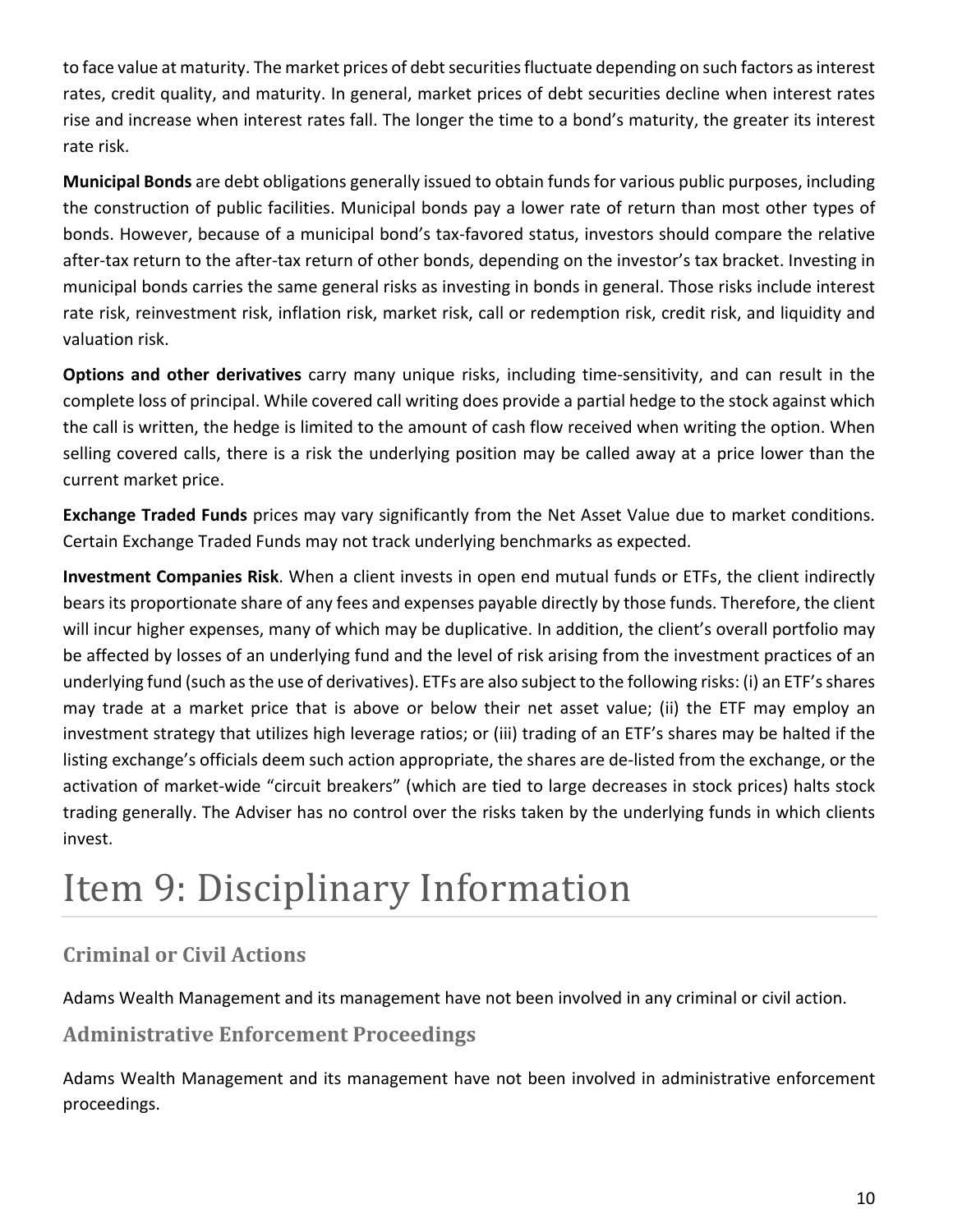### **Self‐Regulatory Organization Enforcement Proceedings**

Adams Wealth Management and its management have not been involved in legal or disciplinary events that are material to a client's or prospective client's evaluation of Adams Wealth Management or the integrity of its management.

## Item 10: Other Financial Industry Activities and Affiliations

No Adams Wealth Management employee is registered, or have an application pending to register, as a broker‐dealer or a registered representative of a broker‐dealer.

No Adams Wealth Management employee is registered, or have an application pending to register, as a futures commission merchant, commodity pool operator or a commodity trading advisor.

Adams Wealth Management does not have any related parties. As a result, we do not have a relationship with any related parties.

Adams Wealth Management only receives compensation directly from clients. We do not receive compensation from any outside source. We do not have any conflicts of interest with any outside party.

#### **Recommendations or Selections of Other Investment Advisers**

Adams Wealth Management does not recommend or select other investment advisers for its clients and does not have any other business relationships with other advisers.

### Item 11: Code of Ethics, Participation or Interest in Client Transactions and Personal Trading

As a fiduciary, our firm and its associates have a duty of utmost good faith to act solely in the best interests of each client. Our clients entrust us with their funds and personal information, which in turn places a high standard on our conduct and integrity. Our fiduciary duty is a core aspect of our Code of Ethics and represents the expected basis of all of our dealings. Additionally, Adams Wealth Management requires adherence to its Insider Trading Policy.

#### **Code of Ethics Description**

This code does not attempt to identify all possible conflicts of interest, and literal compliance with each of its specific provisions will not shield associated persons from liability for personal trading or other conduct that violates a fiduciary duty to advisory clients. A summary of the Code of Ethics' Principles is outlined below.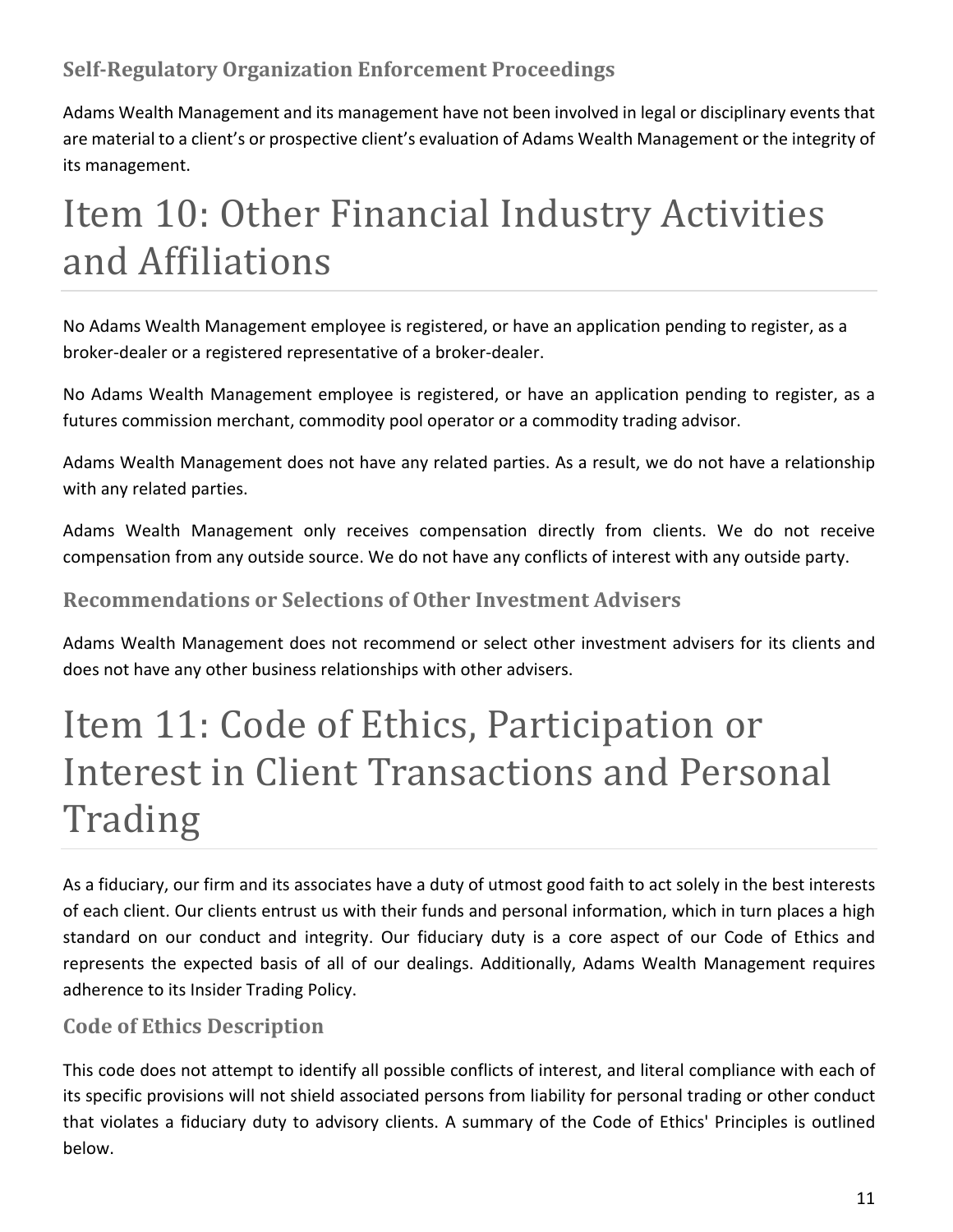- Integrity Associated persons shall offer and provide professional services with integrity.
- Objectivity Associated persons shall be objective in providing professional services to clients.
- Competence Associated persons shall provide services to clients competently and maintain the necessary knowledge and skill to continue to do so in those areas in which they are engaged.
- Fairness Associated persons shall perform professional services in a manner that is fair and reasonable to clients, principals, partners, and employers, and shall disclose conflict(s) of interest in providing such services.
- Confidentiality Associated persons shall not disclose confidential client information without the specific consent of the client unless in response to proper legal process, or as required by law.
- Professionalism Associated persons' conduct in all matter shall reflect credit of the profession.
- Diligence Associated persons shall act diligently in providing professional services.

We periodically review and amend our Code of Ethics to ensure that it remains current, and we require all firm access persons to attest to their understanding of and adherence to the Code of Ethics at least annually. Our firm will provide of copy of its Code of Ethics to any client or prospective client upon request.

### **Investment Recommendations Involving a Material Financial Interest and Conflicts of Interest**

Neither our firm, its associates or any related person is authorized to recommend to a client, or effect a transaction for a client, involving any security in which our firm or a related person has a material financial interest, such as in the capacity as an underwriter, adviser to the issuer, etc.

### **Advisory Firm Purchase of Same Securities Recommended to Clients and Conflicts of Interest**

Our firm and its "related persons" may buy or sell securities similar to, or different from, those we recommend to clients for their accounts. In an effort to reduce or eliminate certain conflicts of interest involving the firm or personal trading, our policy may require that we restrict or prohibit associates' transactions in specific reportable securities transactions. Any exceptions or trading pre‐clearance must be approved by the firm principal in advance of the transaction in an account, and we maintain the required personal securities transaction records per regulation.

### **Trading Securities At/Around the Same Time as Client's Securities**

From time to time, our firm or its "related persons" may buy or sell securities for themselves at or around the same time as clients. We will not trade non‐mutual fund securities 5 days prior to the same security for clients.

#### **Investment Advice Relating to Retirement Accounts**

When we provide investment advice to you regarding your retirement plan account or individual retirement account, we are fiduciaries within the meaning of Title I of the Employee Retirement Income Security Act and/or the Internal Revenue Code, as applicable, which are laws governing retirement accounts. The way we make money creates some conflicts with your interests, so we operate under a special rule that requires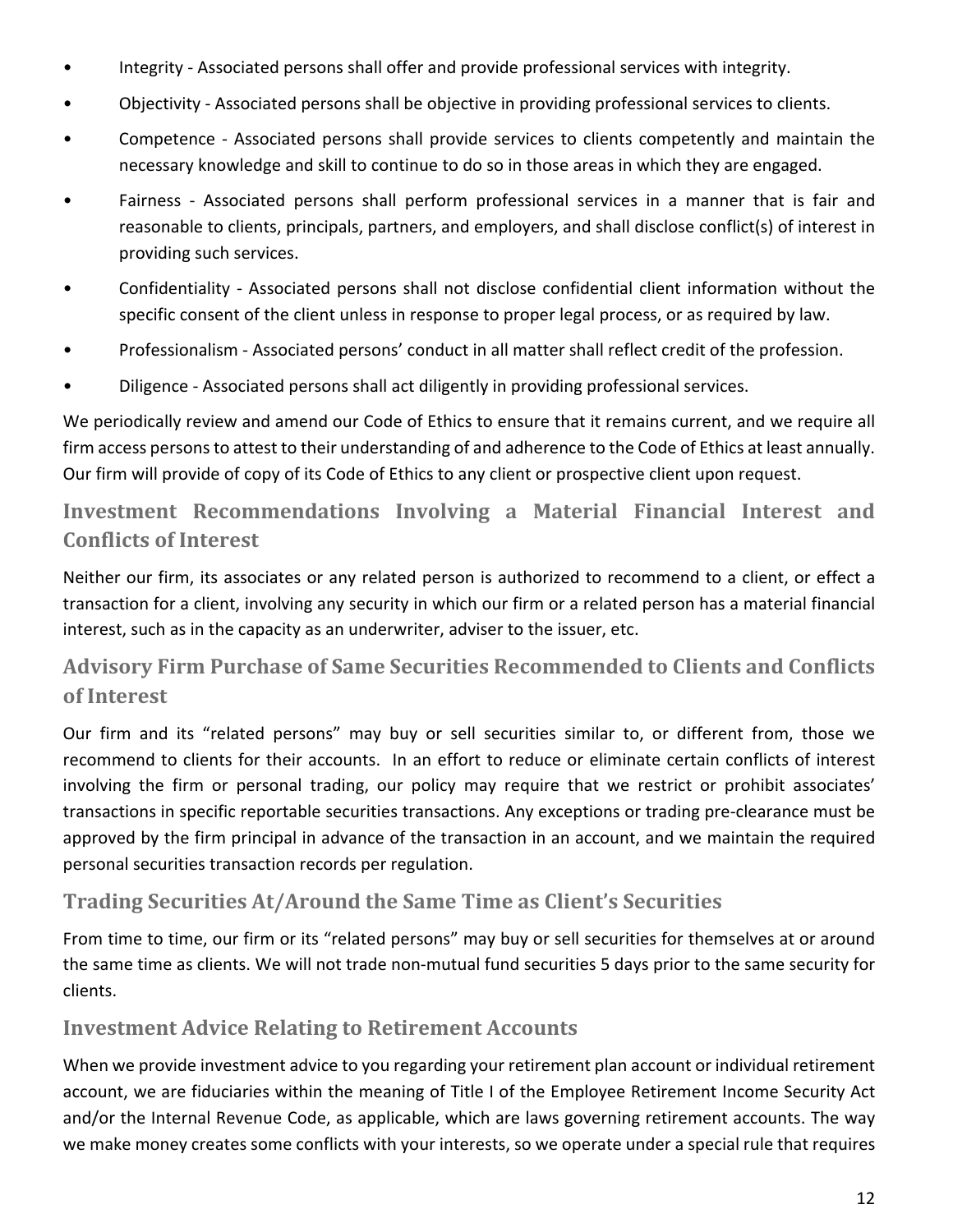us to act in your best interest and not put our interest ahead of yours. Under this special rule's provisions, we must:

- Meet a professional standard of care when making investment recommendations (give prudent advice);
- Never put our financial interests ahead of yours when making recommendations (give loyal advice);
- Avoid misleading statements about conflicts of interest, fees, and investments;
- Follow policies and procedures designed to ensure that we give advice that is in your best interest;
- Charge no more than is reasonable for our services; and
- Give you basic information about conflicts of interest.

In addition, and as required by this rule, we provide information regarding the services that we provide to you, and any material conflicts of interest, in this brochure and in your client agreement.

## Item 12: Brokerage Practices

### **Factors Used to Select Custodians and/or Broker‐Dealers**

Adams Wealth Management Group LLC does not have any affiliation with Broker‐Dealers. Specific custodian recommendations are made to client based on their need for such services. We recommend custodians based on the reputation and services provided by the firm.

#### **1. Research and Other Soft‐Dollar Benefits**

We currently do not receive soft dollar benefits.

#### **2. Brokerage for Client Referrals**

We receive no referrals from a broker‐dealer or third party in exchange for using that broker‐dealer or third party.

#### **3. Clients Directing Which Broker/Dealer/Custodian to Use**

We do recommend a specific custodian for clients to use, however, clients may custody their assets at a custodian of their choice. Clients may also direct us to use a specific broker‐dealer to execute transactions. By allowing clients to choose a specific custodian, we may be unable to achieve most favorable execution of client transaction and this may cost clients' money over using a lower‐cost custodian.

### **Aggregating (Block) Trading for Multiple Client Accounts**

Generally, we combine multiple ordersfor shares of the same securities purchased for advisory accounts we manage (this practice is commonly referred to as "block trading"). We will then distribute a portion of the shares to participating accounts in a fair and equitable manner. The distribution of the shares purchased is typically proportionate to the size of the account, but it is not based on account performance or the amount or structure of management fees. Subject to our discretion, regarding particular circumstances and market conditions, when we combine orders, each participating account pays an average price per share for all transactions and pays a proportionate share of all transaction costs. Accounts owned by our firm or persons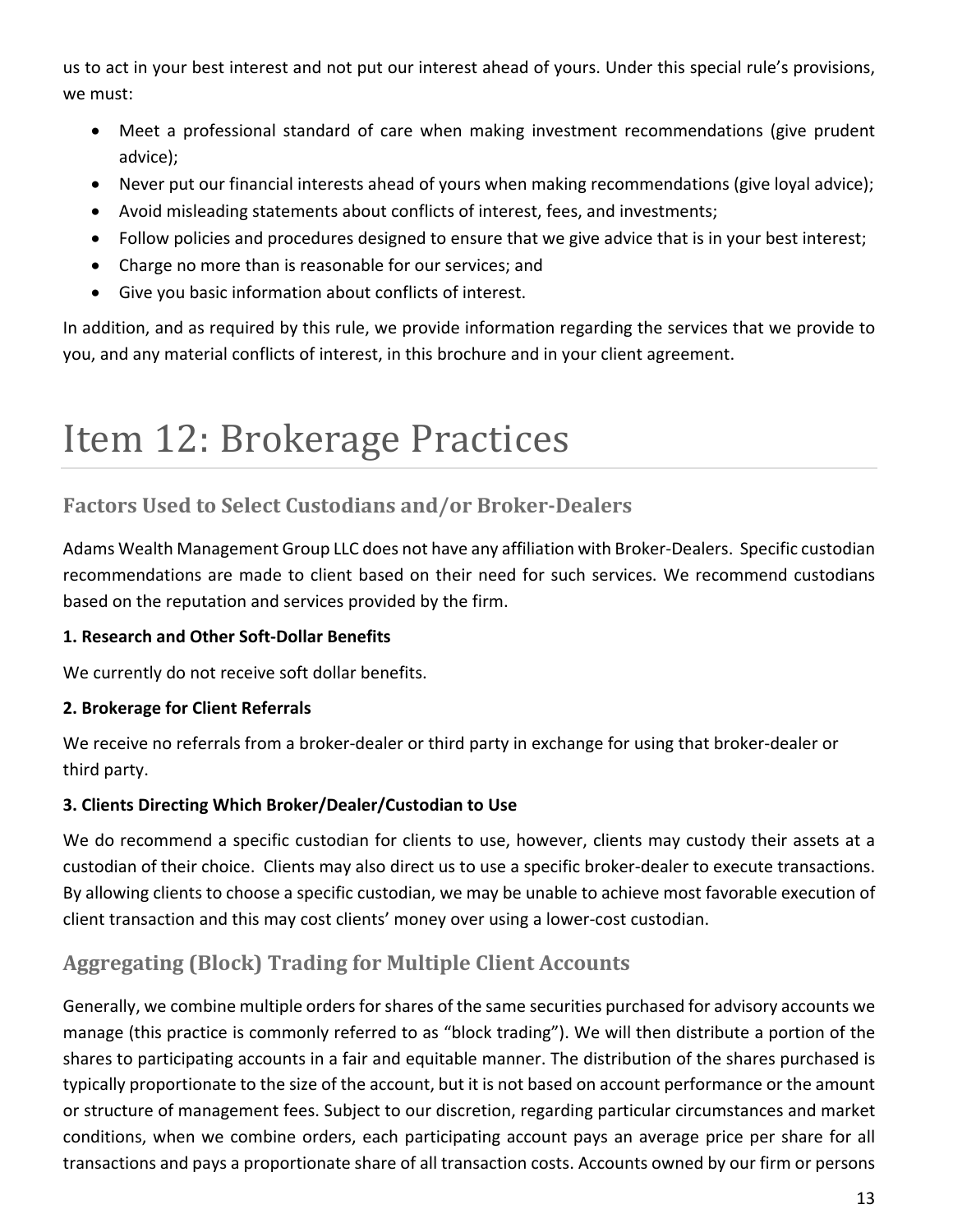associated with our firm may participate in block trading with your accounts; however, they will not be given preferential treatment.

# Item 13: Review of Accounts

Client accounts with the Investment Management Service will be reviewed regularly on a quarterly basis by James Adams, Managing Member and CCO. The account is reviewed with regards to the client's investment policies and risk tolerance levels. Events that may trigger a special review would be unusual performance, addition or deletions of client imposed restrictions, excessive draw‐down, volatility in performance, or buy and sell decisions from the firm or per client's needs.

Clients will receive trade confirmations from the broker(s) for each transaction in their accounts as well as monthly or quarterly statements and annual tax reporting statements from their custodian showing all activity in the accounts, such as receipt of dividends and interest.

Adams Wealth Management will provide written reports to Investment Management clients on an annual basis. We urge clients to compare these reports against the account statements they receive from their custodian.

## Item 14: Client Referrals and Other Compensation

We do not receive any economic benefit, directly or indirectly from any third party for advice rendered to our clients. Nor do we directly or indirectly compensate any person who is not advisory personnel for client referrals.

# Item 15: Custody

Adams Wealth Management does not accept custody of client funds. Clientsshould receive at least quarterly statements from the broker dealer, bank or other qualified custodian that holds and maintains client's investment assets. We urge you to carefully review such statements and compare such official custodial records to the account statements or reports that we may provide to you. Our statements or reports may vary from custodial statements based on accounting procedures, reporting dates, or valuation methodologies of certain securities.

## Item 16: Investment Discretion

For those client accounts where we provide investment management services, we maintain discretion over client accounts with respect to securities to be bought and sold and the amount of securities to be bought and sold. Investment discretion is explained to clients in detail when an advisory relationship has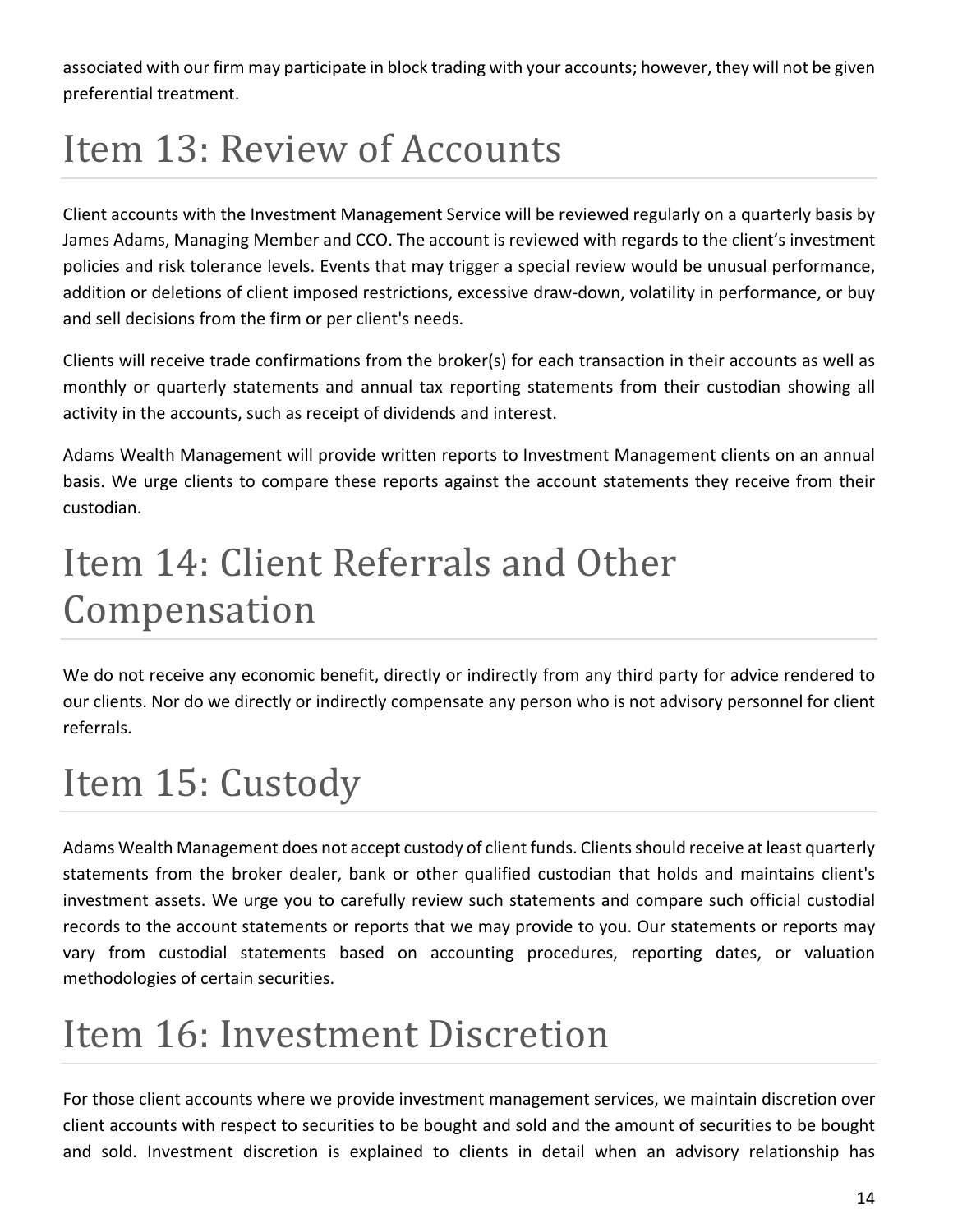commenced. At the start of the advisory relationship, the client will execute a Limited Power of Attorney, which will grant our firm discretion over the account. Additionally, the discretionary relationship will be outlined in the advisory contract and signed by the client. Clients may impose reasonable restrictions on investing in certain securities, types of securities, or industry sectors.

### Item 17: Voting Client Securities

Adams Wealth Management does not vote Client proxies. Therefore, Clients maintain exclusive responsibility for: (1) voting proxies, and (2) acting on corporate actions pertaining to the Client's investment assets. The Client shall instruct the Client's qualified custodian to forward to the Client copies of all proxies and shareholder communications relating to the Client's investment assets. If the client would like our opinion on a particular proxy vote, they may contact us at the number listed on the cover of this brochure.

In most cases, you will receive proxy materials directly from the account custodian. However, in the event we were to receive any written or electronic proxy materials, we would forward them directly to you by mail, unless you have authorized our firm to contact you by electronic mail, in which case, we would forward you any electronic solicitation to vote proxies.

## Item 18: Financial Information

Registered Investment Advisers are required in this Item to provide you with certain financial information or disclosures about our financial condition. We have no financial commitment that impairs our ability to meet contractual and fiduciary commitments to clients, and we have not been the subject of a bankruptcy proceeding.

We do not have custody of client funds or securities or require or solicit prepayment of more than \$500 in fees per client six months in advance.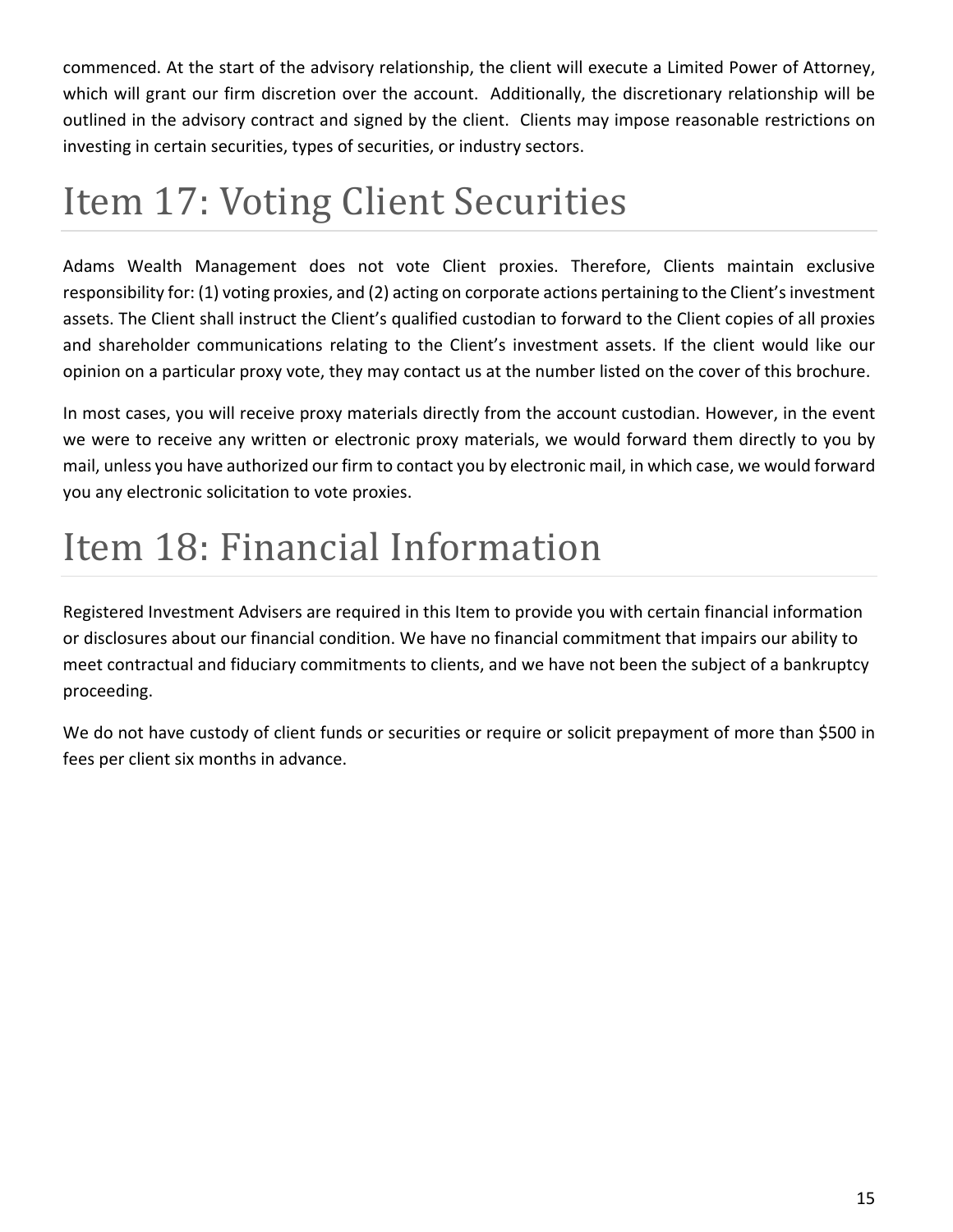## Item 19: Requirements for State-Registered Advisers

**James William Adams** Born: 1978

**Educational Background**

• 2001 – English, West Texas A&M University

**Business Experience**

- 10/2014 Present, Adams Wealth Management Group LLC, Managing Member and CCO
- 10/2014 11/2016, Hilltop Securities Independent Network, Financial Advisor
- 01/2011 10/2014, Merrill Lynch, Pierce, Fenner & Smith Incorporated, Financial Advisor

**Other Business Activities**

James Adams is not involved with outside business activities.

**Performance Based Fees**

Adams Wealth Management is not compensated by performance‐based fees.

**Material Disciplinary Disclosures**

No management person at Adams Wealth Management Group LLC has ever been involved in an arbitration claim of any kind or been found liable in a civil, self‐regulatory organization, or administrative proceeding.

**Material Relationships That Management Persons Have With Issuers of Securities**

Neither Adams Wealth Management Group LLC, nor James Adams, have any relationship or arrangement with issuers of securities.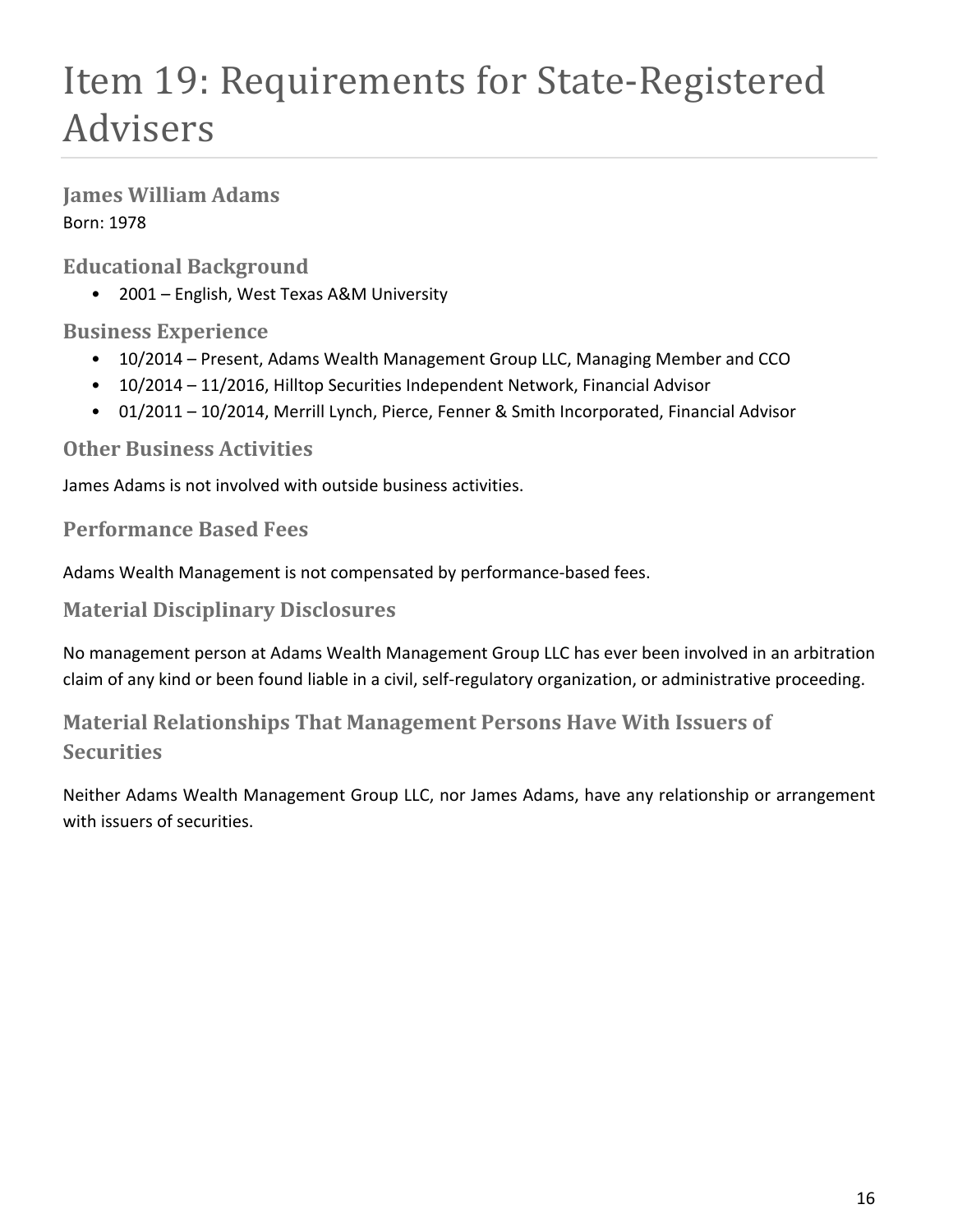

Adams Wealth Management Group LLC

600 S. Tyler St., Suite 2100 Amarillo, TX 79101 (806) 414‐5494 www. adamswm.com

Dated March 11<sup>th</sup>, 2022

### Form ADV Part 2B – Brochure Supplement

#### *For*

### **James William Adams**

#### Managing Member and Chief Compliance Officer

This brochure supplement provides information about James Adams that supplements the Adams Wealth Management Group LLC ("Adams Wealth Management") brochure. A copy of that brochure precedes this supplement. Please contact James Adams if the Adams Wealth Management brochure is not included with this supplement or if you have any questions about the contents of this supplement.

Additional information about James William Adams is available on the SEC's website at www.adviserinfo.sec.gov which can be found using the identification number (CRD) 5868493.